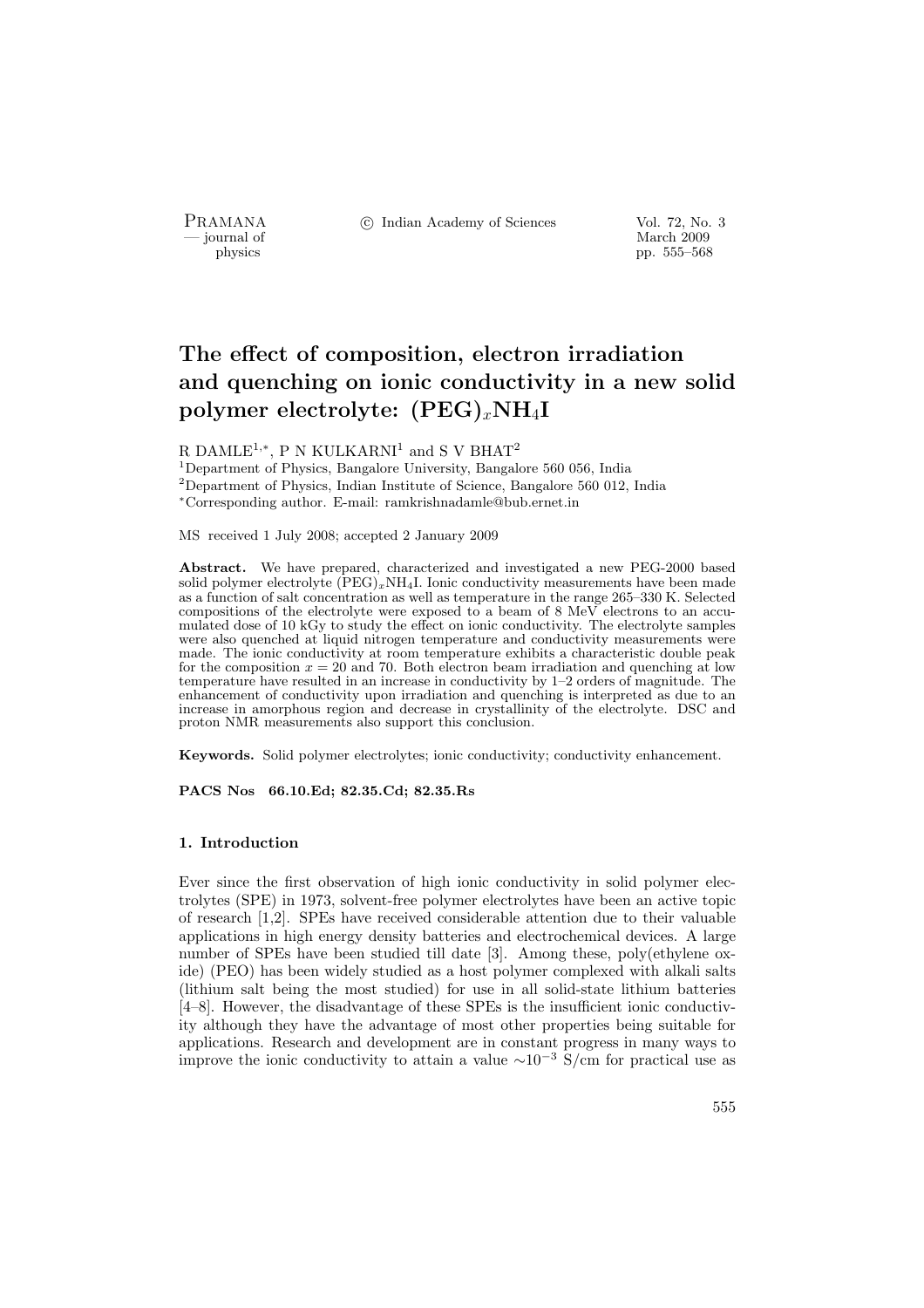secondary lithium ion battery. Thus, the search for new SPEs and optimization of room temperature conductivity are still an active field of research. Ionic conductivity in SPEs can be improved either by lowering the glass transition temperature  $(T<sub>s</sub>)$  of the polymer or by lowering the energy barrier for ionic movement. Several strategies have been suggested to achieve this which include (1) addition of plasticizers  $[9,10]$ , (2) addition of nanosized ceramic fillers  $[11–15]$ , (3) incorporating organic solvents [16], (4) exposure of SPEs to high energy ionizing radiation [17], (5) quenching at low temperature and (6) synthesizing new polymers or salts [18].

It is generally known that conductivity in SPEs is influenced by the concentration of defects and also the fraction of the amorphous region in the system [19]. Exposure of SPEs to high energy ionizing radiation has been tried out earlier to increase the amorphous content and decrease the crystallinity of the system [17].

Most of the studies of concentration and temperature dependence and enhancement of conductivity have been on high molecular weight host polymers. However, much attention has not been paid to the somewhat low molecular weight (MW  $\sim$ 2000) polymers. Shi and Vincent [20] have studied the effect of molecular weight of polymers on cation mobility and have shown that above a critical limit of 3200, the MW has no significant effect on cation mobility. However, below this limit, due to different viscosity and diffusion behaviours, an additional transport mechanism could be operating. In this low molecular weight region, referred to as the Rouse region, there is a possibility of the polymer chain diffusion besides the segmental motion. While PEO as host polymer complexed with alkali salts is well studied, there appears to be rather little focus on poly(ethylene glycol) (PEG) as a host polymer [21,22]. PEG has the same monomeric unit as PEO but has an end hydroxyl group, with the chemical formula:  $H(-CH_2-CH_2-O-)_n-OH$ .

Keeping these considerations in mind, we have synthesized, characterized and studied a new SPE  $(PEG)_xNH_4I$ . We report here the effect of 8 MeV electron irradiation and quenching at low temperature on the ionic conductivity of  $(PEG)_xNH_4I$ polymer salt complex. The PEG (MW = 2000) used in our studies is a solid at room temperature with a melting point close to 50°C. It has 46 repeat units  $(n = 46)$  and is highly crystalline.  $NH_4^+$  is a cation with small radius  $(1.4 \text{ Å})$ , which is favourable for the polymer–salt complex formation. NH4I is chosen as it fulfils the electrochemical stability criteria [6]. It has low lattice energy (637 kJ mol<sup>-1</sup>) [23]. I<sup>-1</sup> is a large soft anion having low charge density which would help in reducing the ion-pair formation with  $NH<sub>4</sub><sup>+</sup>$ .

# 2. Experimental

The chemicals polyethylene glycol (PEG) of MW 2000 and NH4I procured from Fluka were used without further purification. The  $(PEG)_xNH_4I$  complexes (in the composition  $x = 15, 20, 30, 46, 70, 100, 150, 200, 300$  and 400 where x is the ratio of the number of ether oxygens in one monomer unit of the polymer to each  $NH<sub>4</sub><sup>+</sup>$  ion of the salt) were prepared by the standard solution cast method using methanol as the common solvent [24]. All the samples were dried under vacuum for several hours before using them for measurements. The X-ray diffraction (XRD) patterns were recorded using a Scintag XDS 2000 diffractometer at a scan rate of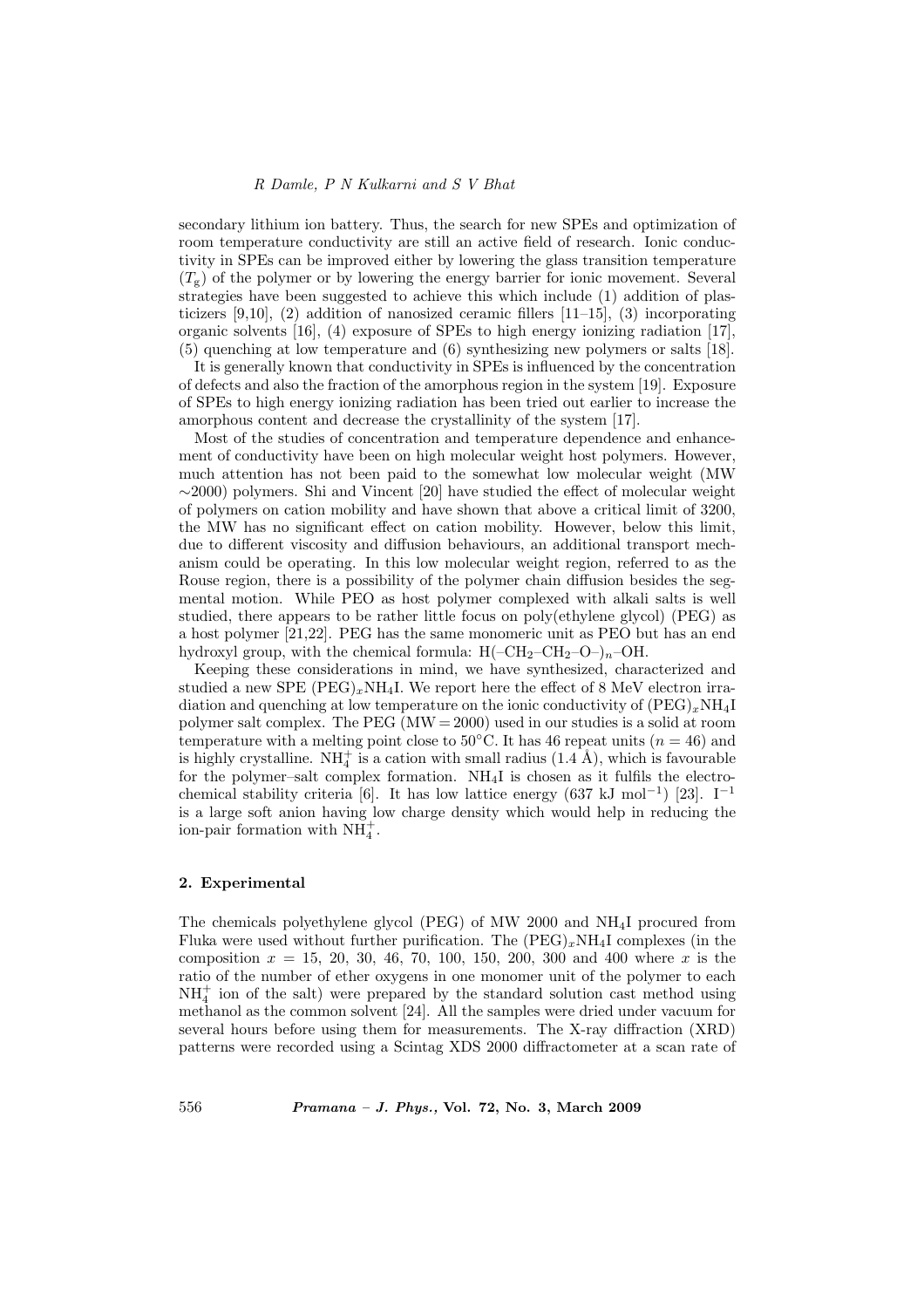

Ionic conductivity in a new solid polymer electrolyte  $(PEG)_xNH_4I$ 

Figure 1. Powder XRD patterns of  $(PEG)_xNH_4I$ .

10◦/min. Differential scanning calorimetry (DSC) measurements were carried out on a MDSC 2920 (TA Instruments, USA) in standard mode. <sup>1</sup>H Nuclear magnetic resonance (NMR) linewidth measurements were carried out on a Bruker DSX-300 spectrometer operating at 300 MHz frequency. Ionic conductivity measurements were made using a dual phase lock-in-amplifier (PAR-5210) by the complex impedance method. To study the effect of ionizing radiation on ionic conductivity, selected compositions of the samples were exposed to a beam of 8 MeV electrons to an accumulated dose of 10 kGy and conductivity measurements were made immediately thereafter. Electron beam irradiation was carried out at Variable Energy Microtron Centre, Mangalore University, Mangalore, India. To study the effect of quenching, the samples were heated to its melting point of about  $40-45°C$  and liquid nitrogen was poured on the molten sample. The rate of quenching was estimated to be about  $20-25\degree\text{C/s}.$ 

Since the samples with higher salt concentration are hygroscopic, there is a possibility of moisture contamination. Hence the samples were repeatedly dried under vacuum and repeated conductivity measurements were made to verify the reproducibility of the conductivity values. Consistence values of conductivity obtained after repeated vacuum drying rules out the possibility of water contamination. All the conductivity values are reported within an error margin of 5%.

## 3. Results and discussion

#### 3.1 XRD measurements

XRD patterns (shown in figure 1) were recorded for a few salt compositions of the polymer–salt complexes, as well as that for pure PEG and pure NH4I salt. Two prominent peaks of PEG (at  $2\theta = 19.2$  and  $23.4°$ ) are present in all the patterns indicating the presence of pure polymer in all. The  $NH<sub>4</sub>I$  peaks are seen in none of the polymer–salt complexes indicating that  $NH<sub>4</sub>I$  solvates well in PEG-2000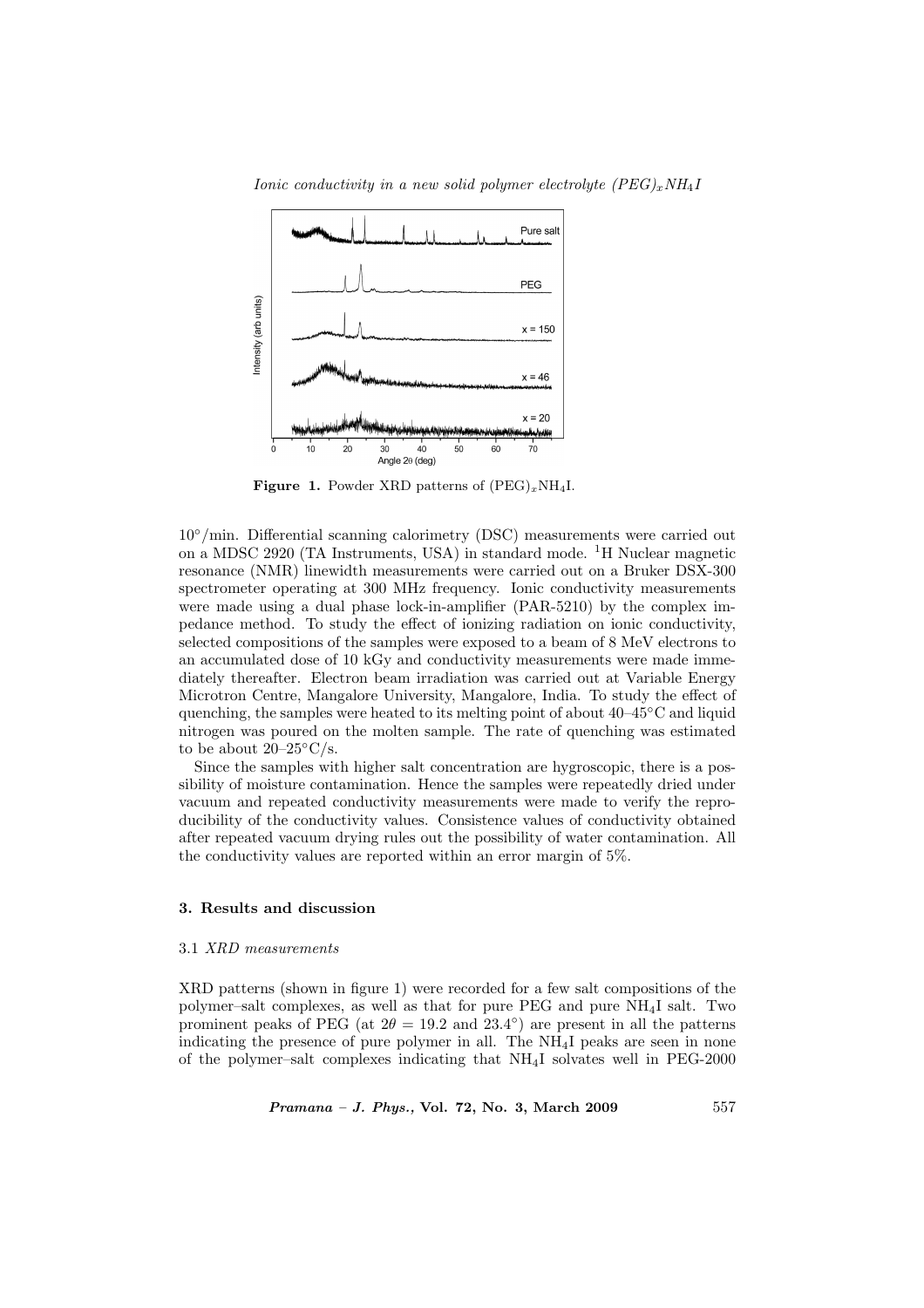

**Figure 2.** DSC traces (endothermic) of  $(PEG)_xNH_4I$ . Inset shows the relevant regions magnified.

matrix. The intensity of the PEG peaks decreases at high salt concentrations. The diffraction peaks of the pure salt are absent in the polymer–salt complexes indicating the absence of pure salt phase in these complexes.

#### 3.2 DSC measurements

Figure 2 shows the DSC curves (endothermic) registered for  $(PEG)_xNH_4I$  ( $x = 15$ , 46, 70 and 100). The summary of the DSC results for the heating cycle is given in table 1. An increase in the glass transition temperature  $T_g$  with an increase in the salt concentration was observed and this signifies that the flexibility of the polymer chains decreases with an increase in the salt concentration in the polymer system. This reduction in flexibility of chains is usually interpreted as being a result of the effects of an increase in intramolecular and intermolecular coordinations between coordinating sites on the same or different polymer chains caused by the ions acting as transient cross links [25]. Melting temperature  $T<sub>m</sub>$  of SPE system decreases as the salt content increases.

The enthalpy of melting  $\Delta H_{\text{m}}$  is less for the SPEs in comparison to that of pure PEG-2000. The area under the curve for the melting endotherm is related to the crystallinity of the specimen. The percentage or the degree of crystallinity  $X_c$  in the sample was estimated from the ratio of the enthalpy  $\Delta H_{\text{m}}$  of the samples and the enthalpy of melting of 100% crystalline PEG ( $\Delta H_{\text{m}}(\text{PEG}) = 202.41 \text{ J/g}$  [26]).  $X_c$  decreases as the salt concentration increases (table 1). With an increase in NH<sub>4</sub>I salt concentration,  $\Delta H_{\text{m}}$  decreases indicating a decrease in  $X_{\text{c}}$  [27]. Similar results have been obtained in  $\text{PEG}_x \text{LiClO}_4$  SPE also [28]. The reduction in the crystalline fraction  $X_c$  with the increase in the salt concentration can be attributed to the inhibition of crystallization by the salt.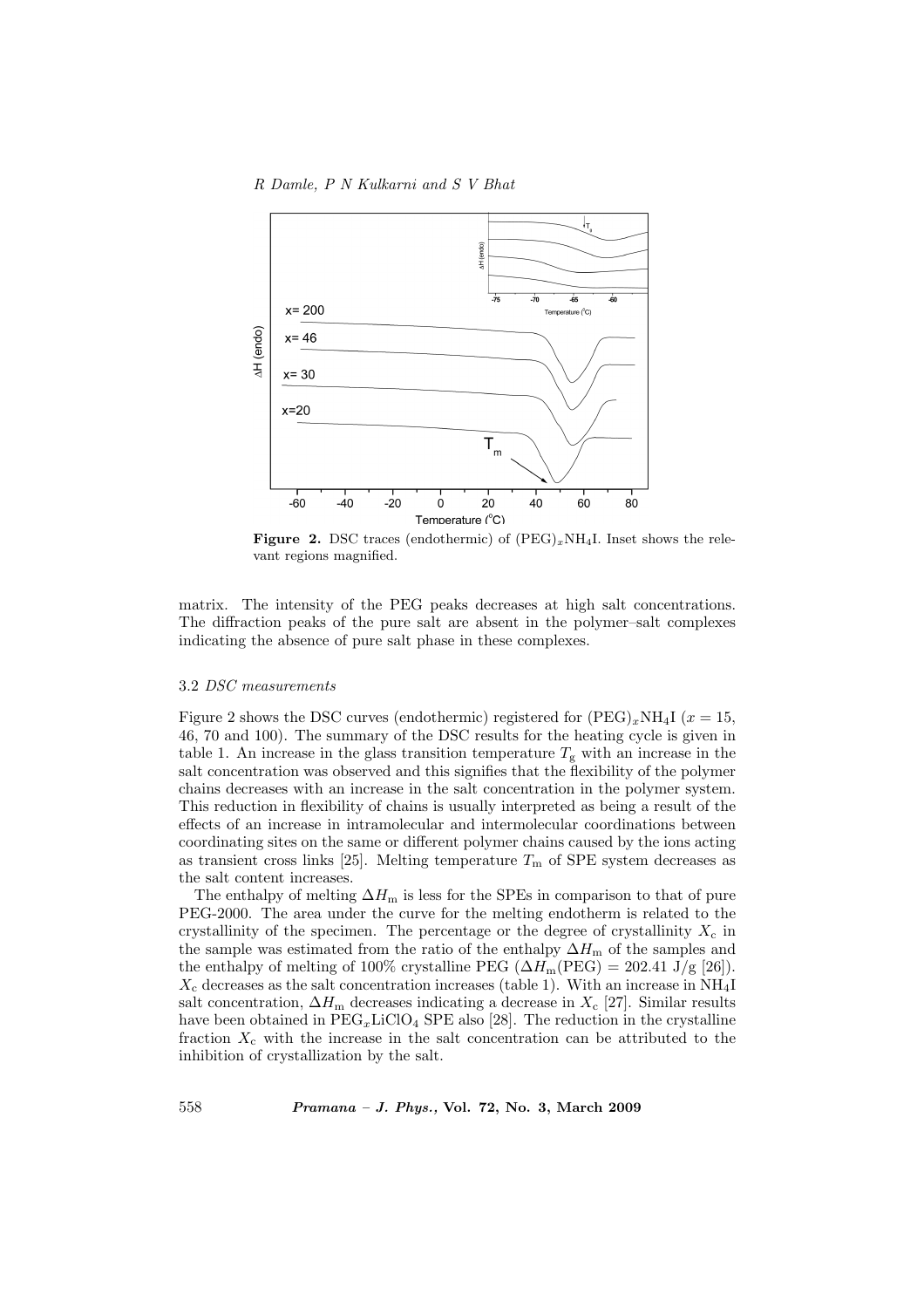Ionic conductivity in a new solid polymer electrolyte  $(PEG)_xNH_4I$ 

| $\boldsymbol{x}$ | Salt in mole $T_m$ (°C) |       | $T_{\rm g}$ (°C) | $\Delta H_{\rm m}$ (J/g) | $\%$ Crystallinity $X_c$ |
|------------------|-------------------------|-------|------------------|--------------------------|--------------------------|
| 15               | 3.067                   | 42.27 | $-62.80 + 1.0$   | 121.43                   | 59.89                    |
| 20               | 2.300                   | 41.73 | $-64.26 + 1.0$   | 135.79                   | 67.09                    |
| 30               | 1.533                   | 45.07 | $-62.40 + 1.0$   | 141.79                   | 70.05                    |
| 46               | 1.000                   | 45.73 | $-60.55 + 1.0$   | 143.79                   | 71.03                    |
| 70               | 0.657                   | 52.40 | $-59.80 + 1.0$   | 147.16                   | 72.70                    |
| 100              | 0.460                   | 52.86 | $-63.00 + 1.0$   | 147.75                   | 73.00                    |
| <b>200</b>       | 0.230                   | 53.64 |                  | 152.69                   | 75.44                    |
| 400              | 0.115                   | 53.92 |                  | 165.75                   | 81.89                    |
| <b>PEG</b>       | 0.000                   | 55.00 |                  | 168.00                   | 83.00                    |

Table 1. DSC results of  $(PEG)_xNH_4I$ .

 $3.3$  <sup>1</sup>H NMR results

The <sup>1</sup>H NMR spectra for low salt compositions  $(x > 150)$  and for pure PEG consist of two components, a strong broad signal and a relatively narrow and weaker signal superimposed on top of it (figure 3). While the polymer–salt complexes of lower salt concentration still show two overlapping signals, for complexes of higher salt concentration  $(x < 150)$ , the broad component merges with the baseline. Other workers also have observed this feature earlier [29,30]. It is generally known that the broad component is due to the crystalline regions and the narrow component corresponds to the amorphous regions. A Gaussian curve fits to the broad signal and a Lorentzian to the narrow signal. Figure 4 shows the variation of  ${}^{1}H$  NMR linewidth as a function of salt concentration. As the salt concentration increases, the linewidth decreases sharply in a similar way to the decrease in  $T_g$  as observed in DSC measurements and reaches a minimum at around  $x = 20$  and then increases. Further increase in linewidth with salt concentration though  $X_c$  decreases could be due to the decrease in polymer chain flexibility as indicated by an increase in  $T_g$ at higher salt concentration. <sup>1</sup>H NMR signals for a few selected compositions of  $(PEG)_xNH_4I$  have been recorded as a function of temperature in the range 200– 330 K. Figure 5 exhibits the variation of  ${}^{1}H$  NMR linewidths as a function of temperature. From the linewidth data, correlation times  $\tau_c$ 's have been calculated using the equation [31]

$$
\tau_{\rm c} = \frac{1}{\alpha \pi \Delta \nu} \times \tan \left[ \frac{\pi}{2} \times \left( \frac{(\Delta \nu)^2 - (\Delta \nu_{\rm r})^2}{(\Delta \nu_{\rm d})^2 - (\Delta \nu_{\rm r})^2} \right) \right],\tag{1}
$$

where  $\tau_c$  is the correlation time,  $\alpha$  is a parameter of order unity,  $\Delta \nu$  is the line width in the narrowing region (in Hz),  $\Delta \nu_r$  is the residual linewidth and  $\Delta \nu_d$  is the rigid lattice linewidth.  $\tau_c$ 's were calculated at various temperatures. From the slope of the  $\ln(\tau_c)$  vs. 1000/T plot,  $E_a$  and  $\tau_0$  were estimated. The ionic conductivity  $\sigma_{\text{NMR}}$  was also calculated using the Nernst–Einstein relation

$$
\sigma_{\rm NMR} = \frac{Nq^2d^2}{6\tau_{\rm c}kT},\tag{2}
$$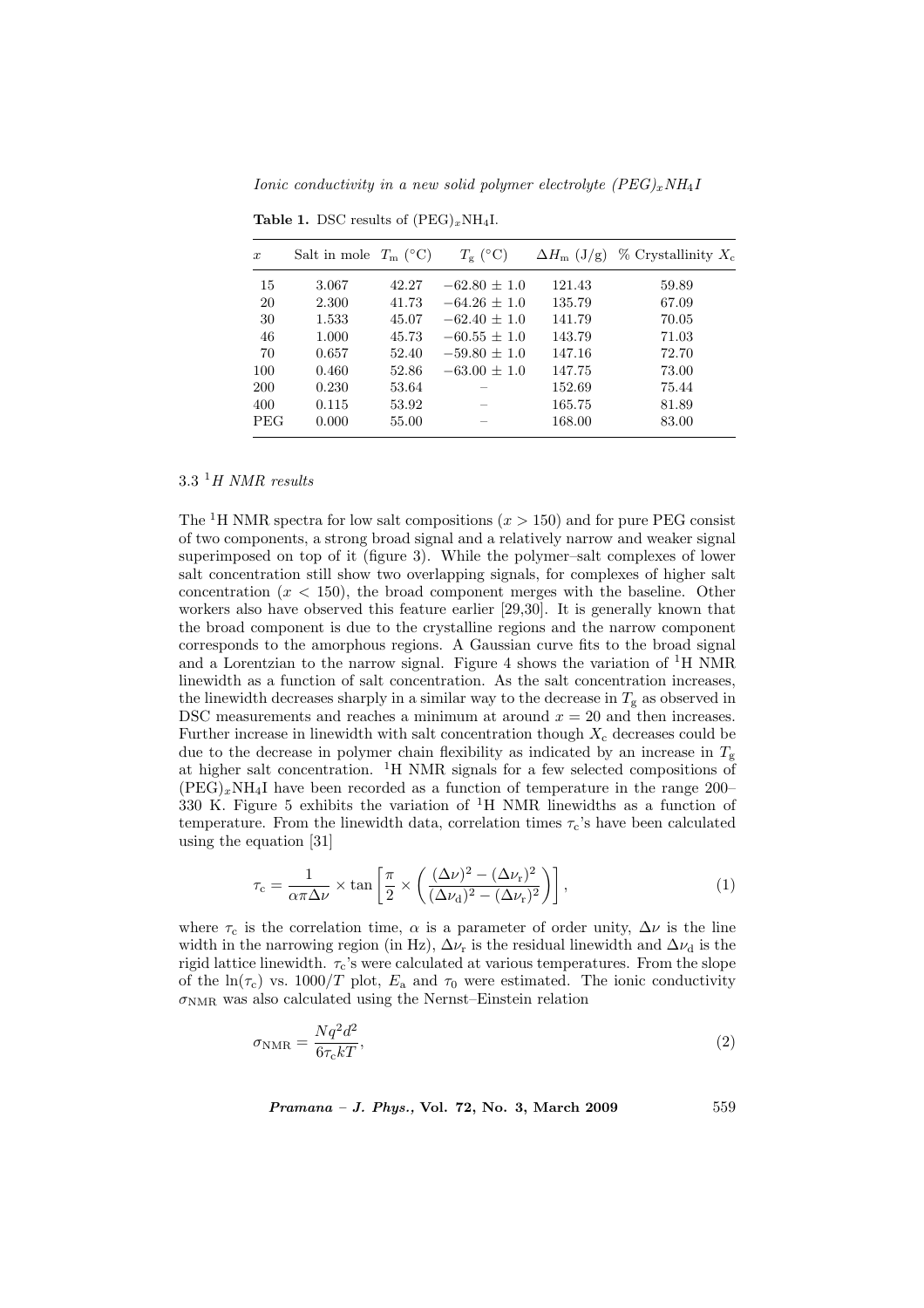R Damle, P N Kulkarni and S V Bhat



**Figure 3.** Room temperature <sup>1</sup>H NMR signals of  $(PEG)_xNH_4I$  system,  $x = 20, 46, 150, \text{and } 300.$ 

Table 2. Results of NMR parameters obtained from <sup>1</sup>H NMR linewidths for  $(PEG)_xNH_4I.$ 

| $\boldsymbol{x}$ | $\tau_0$ (s)                                                                               |                         | $E_{\text{aNMR}}$ (eV) $\tau_c$ at 300 K (s) $\sigma_{\text{NMR}}$ (S/cm) $\sigma$ (S/cm) |                                                                                               |                                                |
|------------------|--------------------------------------------------------------------------------------------|-------------------------|-------------------------------------------------------------------------------------------|-----------------------------------------------------------------------------------------------|------------------------------------------------|
|                  | 20 $7.15 \times 10^{-12}$<br>46 $5.95 \times 10^{-11}$<br>$100 \quad 9.38 \times 10^{-15}$ | 0.254<br>0.296<br>0.520 | $6.53 \times 10^{-7}$<br>$1.10 \times 10^{-6}$<br>$5.14 \times 10^{-6}$                   | $8.33 \times 10^{-5}$ $4.77 \times 10^{-6}$<br>$1.06 \times 10^{-5}$<br>$4.94 \times 10^{-5}$ | $2.63 \times 10^{-6}$<br>$4.78 \times 10^{-6}$ |

where  $N$  is the ammonium ion concentration per unit volume,  $d$  is the average ionic jump distance and  $q$  is the ionic charge. Considering an average interionic distance of ~1.66±0.02 Å, the value of N in  $(PEG)_xNH_4I$  can be calculated from the molecular weights and densities of PEG and NH<sub>4</sub>I respectively, yielding  $N \sim 1.4 \times 10^{26}$ m<sup>-3</sup>. Activation energy  $E_a(NMR)$  obtained from the plot of ln  $\tau_c$  vs. 1000/T and hence  $\sigma_{\text{NMR}}$  calculated using eq. (2) are tabulated and compared with the values obtained from complex impedance spectroscopy in table 2. As seen from the table,  $\sigma_{\text{NMR}}$  is much higher than that measured from the complex impedance plot. Such discrepancies have been observed earlier in the literature. This could be due to the sensitivity of NMR to local dynamics in contrast with the conductivity measurement, which measures only the long-range transport. Another reason for this difference could be that while conductivity measurement responds to the motion of only charged (i.e., dissociated) species, NMR can sense the motion of undissociated molecules as well. Such differences in the conductivities determined by the two techniques have been discussed earlier [32].

#### 3.4 Ionic conductivity measurements

The ionic conductivity as a function of salt concentration (mole fraction) for  $(PEG)_xNH_4I$  at 300 K is shown in figure 6. The conductivity isotherm shows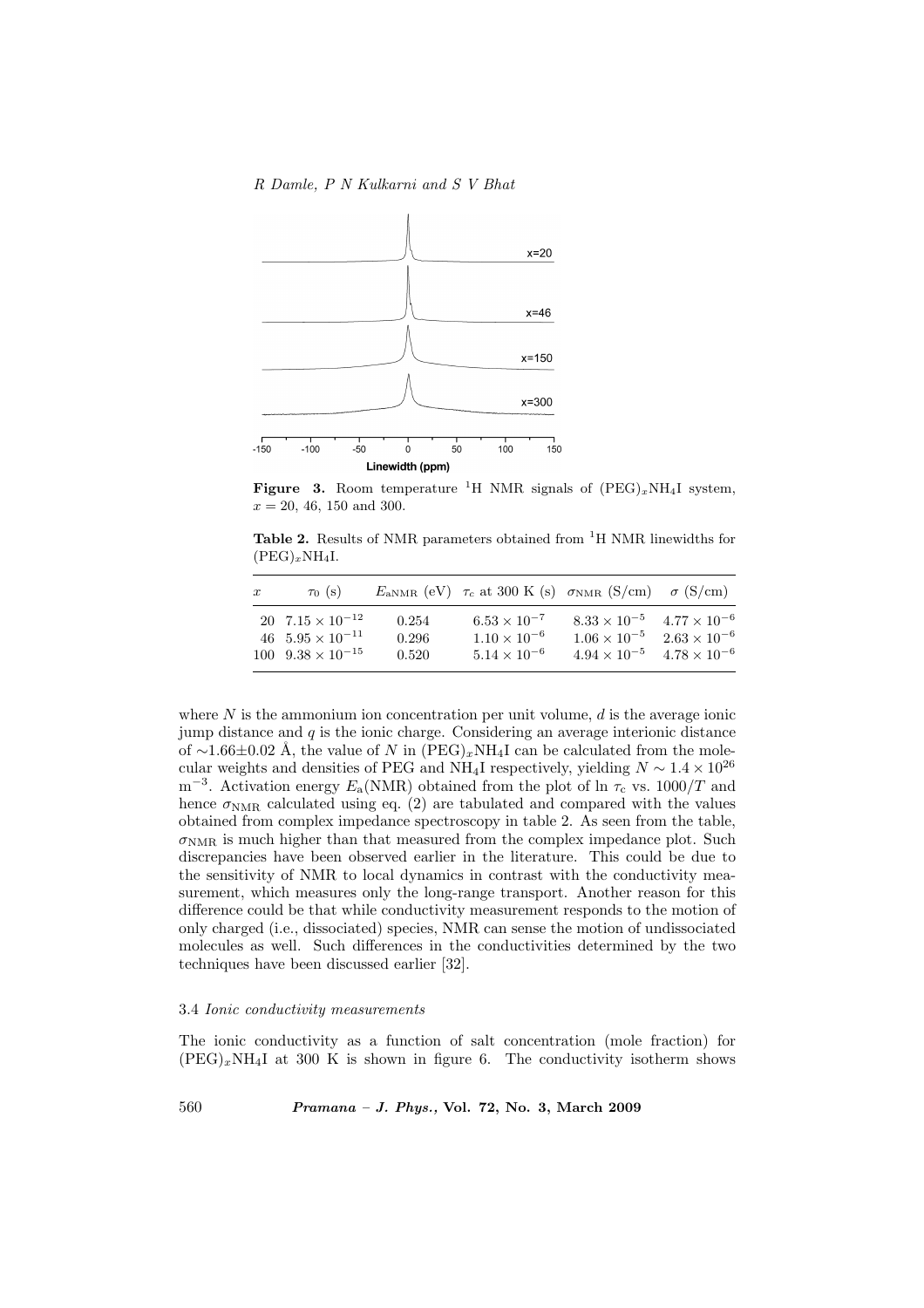



Figure 4. Room temperature  ${}^{1}H$  NMR linewidths vs. salt concentration for  $(PEG)_xNH_4I$  system.



**Figure 5.** <sup>1</sup>H NMR linewidths vs. temperature plot for  $(PEG)_xNH_4I$  system.

a characteristic double peak for  $x = 20$  and 70 with a conductivity maximum of about  $4.7 \times 10^{-6}$  S/cm. The initial increase in conductivity in the low concentration systems is explained as due to the increase in charge carriers as the number of free cations increases and also a decrease in  $X_c$  with an increase in salt concentration. The further decrease in  $\sigma$  though  $X_c$  decreases further at higher salt concentration could be due to an increase in the ion–ion interaction that impedes the motion of  $NH<sub>4</sub><sup>+</sup>$  and the stiffening of polymer chains as a result of cross-links formed by cations and salt precipitation [33]. Also, at higher salt concentration the formation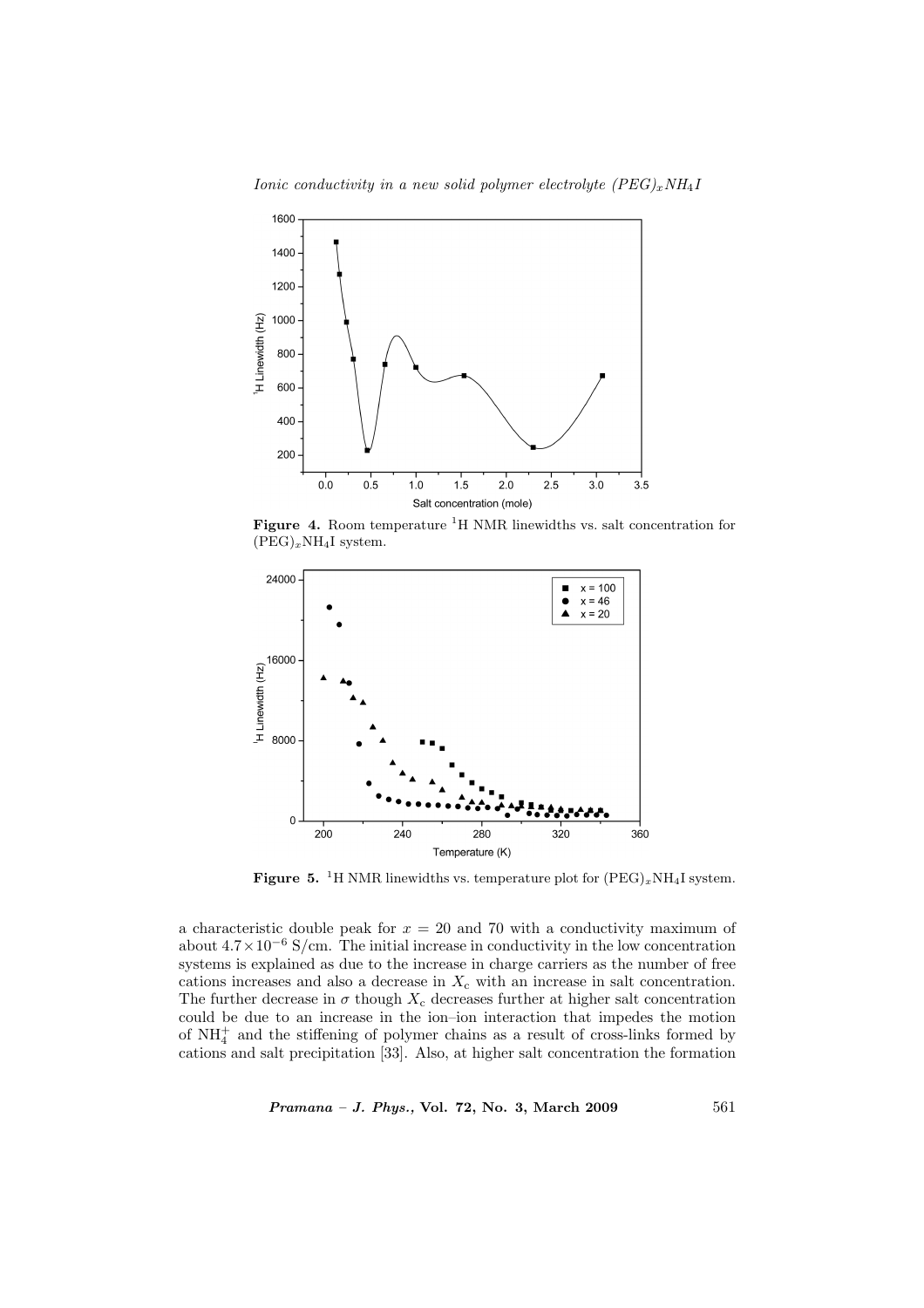

Figure 6. Variation of ionic conductivity with salt concentration in  $(PEG)_xNH_4I$  system.



Figure 7. Conductivity vs. temperature plot for  $(PEG)_{20}NH_4I$ . The solid lines are fits to the Arrhenius (above  $T_c$ ) and the VTF (below  $T_c$ ) equations.

of ionic clusters too causes a decrease in mobility of charge carriers, since these large aggregates migrate slower than free ions because of their size. The observation of characteristic double peak in ionic conductivity has been well-established in the literature [34,35].

Ionic conductivity has also been measured as a function of temperature for a few selected compositions of the salt. Figure 7 shows the variation of conductivity as a function of temperature for  $(PEG)_{20}NH_4I$ . The ionic conductivity increases monotonically as the temperature rises and reaches a high value  ${\sim}2.83{\times}10^{-4}$  S/cm at 330 K. From the temperature dependence experiments, it is seen that there exists a temperature  $T_c$  below which the conductivity plot has a curvature and above which it linearly and steeply raises till the melting temperature of the sample. The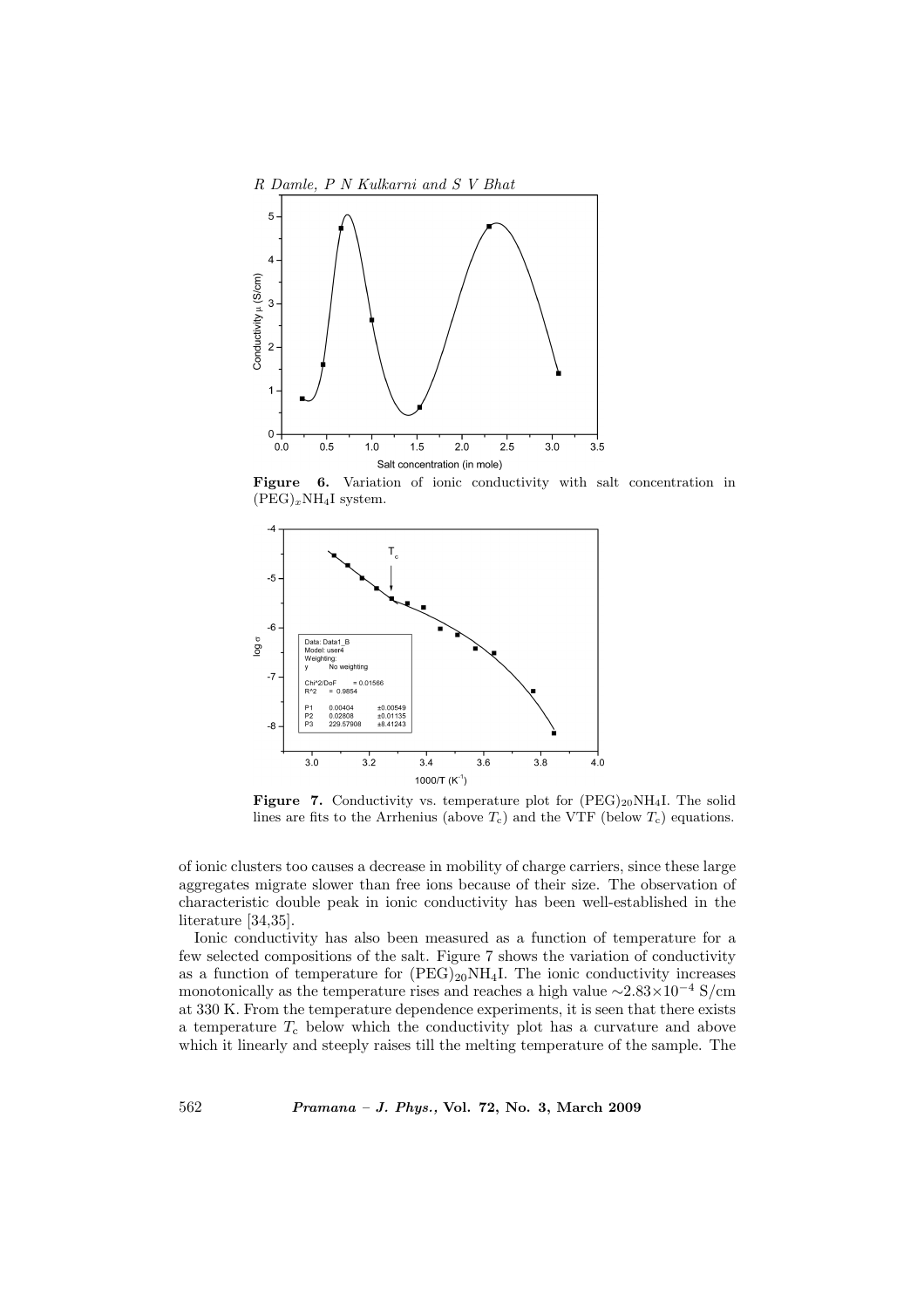



Figure 8. Ionic conductivity vs. salt concentration before and after electron beam irradiation in  $(PEG)_xNH_4I$  system.



Figure 9. Ionic conductivity vs. salt concentration for  $(PEG)_xNH_4I$  system before and after quenching.

region below  $T_c$  fits the empirical Vogel–Tamman–Fulcher (VTF) [36–38] equation

$$
\sigma = \frac{A}{\sqrt{T}} \exp\left(\frac{-B}{k(T - T_0)}\right),\tag{3}
$$

where  $T$  is the absolute temperature and  $T_0$  the ideal glass transition temperature that is usually 30–50 $\degree$  below  $T_g$  (it is the temperature at which the configurational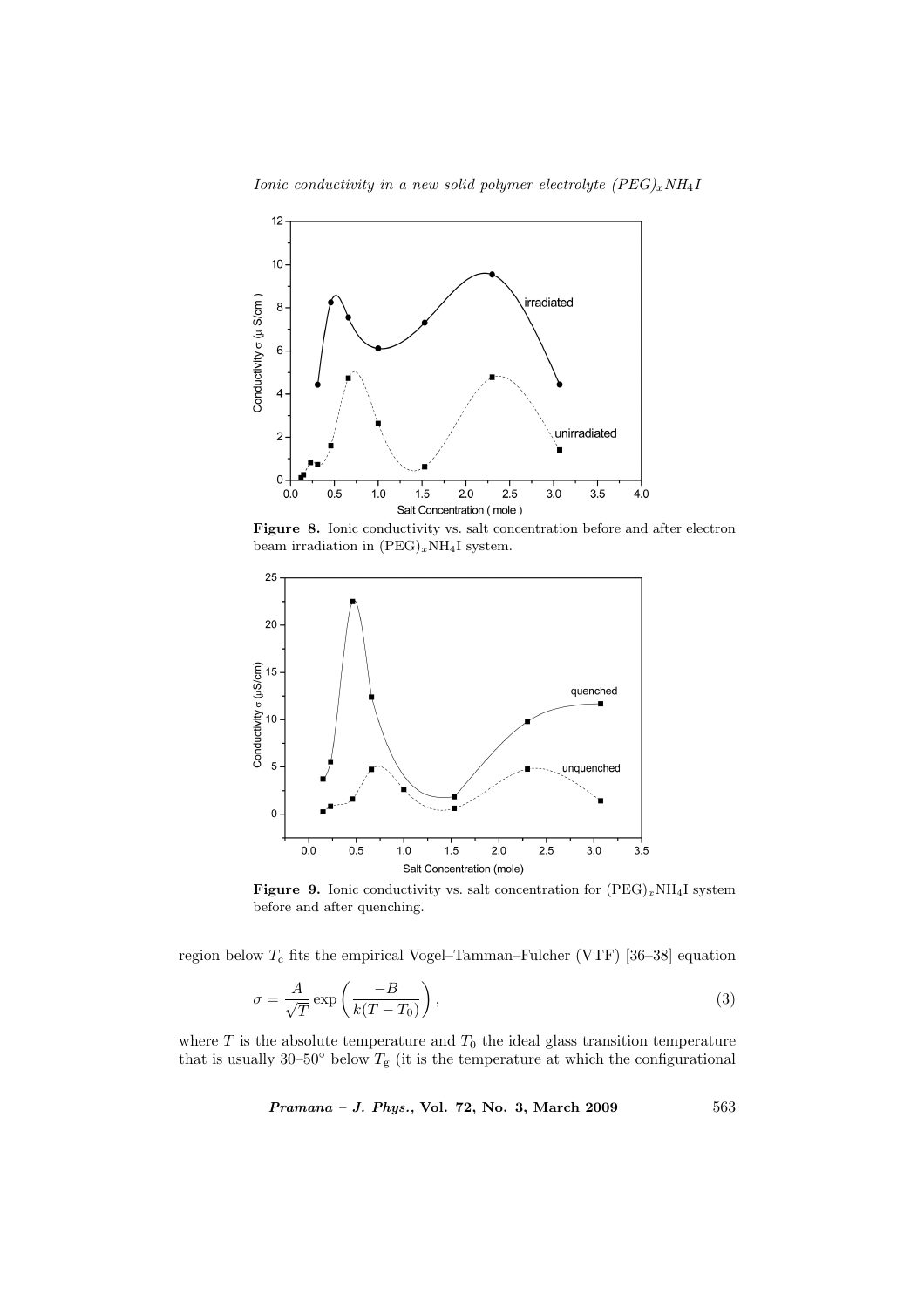

Figure 10. <sup>1</sup>H NMR linewidth as a function of salt concentration for  $(PEG)_xNH_4I$  before and after quenching.

Table 3. Arrhenius and VTF equations fitting parameters for  $(PEG)_{20}NH<sub>4</sub>I$ .

| $\boldsymbol{x}$ |       |       |       | Salt in mole $E_{a}$ (eV) $T_{c}$ (K) $A$ (SK <sup>0.5</sup> cm <sup>-1</sup> ) $B$ (eV) $T_{0}$ (K) |              |  |
|------------------|-------|-------|-------|------------------------------------------------------------------------------------------------------|--------------|--|
| -20              | 2.300 | 0.875 | - 304 | 0.004                                                                                                | 0.028 229.58 |  |

entropy vanishes),  $B$  is an apparent activation energy which is dependent on the free energy barrier opposing configurational rearrangements and A is a pre-exponential factor related to the number of carriers [39]. The fitting parameter values are given in table 3. The Arrhenius equation

$$
\sigma = \sigma_0 \exp\left(\frac{-E_a}{kT}\right) \tag{4}
$$

(where the symbols have their usual meanings) fits the region above  $T_c$ . The cross-over between Arrhenius and VTF behaviour of  $\sigma(T)$  is widely reported and discussed in [4,40].

#### 3.5 Effect of electron irradiation on ionic conductivity

Figure 8 shows the observed conductivity changes as a function of salt concentration before and after electron irradiation in  $(PEG)_xNH_4I$  system. Irradiating with 8 MeV electron beam has resulted in the increase in the ionic conductivity by nearly one order. The increase in conductivity is seen in almost all salt compositions. However, the increase is more pronounced in the medium salt concentration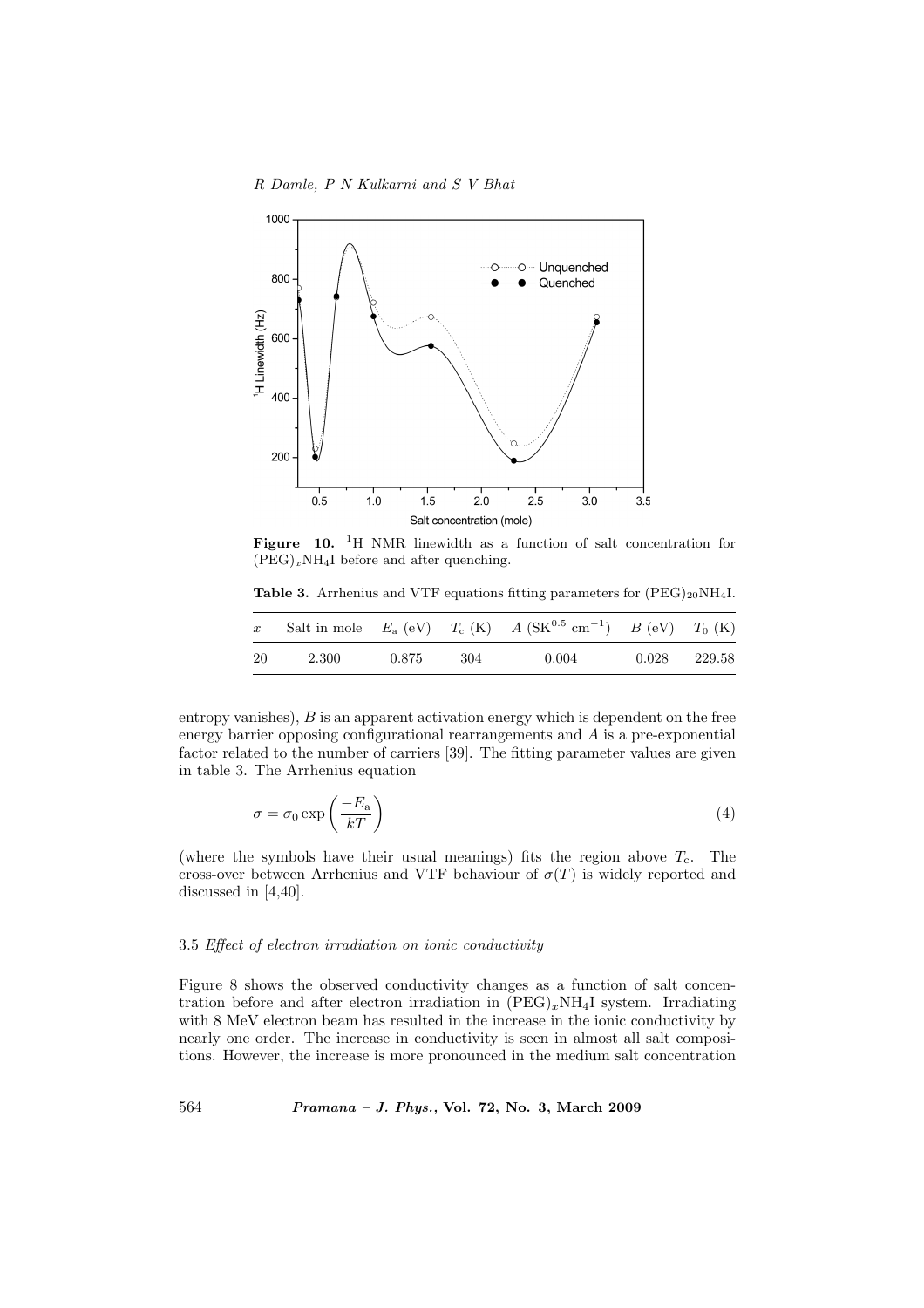|                  | Salt               | $T_{\rm m}$ (°C) |      | $T_{\rm g}$ (°C) |         | % Crystallinity                                             |       |
|------------------|--------------------|------------------|------|------------------|---------|-------------------------------------------------------------|-------|
| $\boldsymbol{x}$ | content<br>in mole |                  |      |                  |         | Unquenched Quenched Unquenched Quenched Unquenched Quenched |       |
| 15               | 3.067              | 42.3             | 50.4 | $-62.80$         | $-60.9$ | 59.89                                                       | 47.03 |
| 20               | 2.300              | 41.7             | 51.5 | $-64.26$         | $-45.3$ | 67.09                                                       | 46.13 |
| 30               | 1.533              | 45.1             | 50.7 | $-62.40$         | $-45.3$ | 70.05                                                       | 49.41 |
| 46               | 1.000              | 45.7             | 51.5 | $-60.54$         |         | 71.03                                                       | 51.05 |
| 70               | 0.657              | 52.4             | 52.8 | $-46.40$         | $-49.7$ | 72.70                                                       | 56.92 |
| 100              | 0.460              | 55.9             | 54.1 | $-58.65$         | $-49.3$ | 73.00                                                       | 58.53 |
| 150              | 0.307              | 52.8             |      |                  |         | 75.44                                                       | 62.76 |
| <b>200</b>       | 0.230              | 54.2             | 54.3 |                  |         | 81.89                                                       | 71.18 |
| 300              | 0.153              |                  |      |                  |         |                                                             |       |
| 400              | 0.115              | 54.4             | 54.8 |                  |         |                                                             |       |
| <b>PEG</b>       | 0.000              | 55.0             |      |                  |         | 168.00                                                      |       |

Ionic conductivity in a new solid polymer electrolyte  $(PEG)_xNH_4I$ 

| <b>Table 4.</b> DSC results of quenched $(PEG)_xNH_4I$ . |  |
|----------------------------------------------------------|--|

range  $x = 20$  and 100. The maximum conductivity achieved after irradiation is  $9.63 \times 10^{-6}$  S/cm for  $x = 20$ . The increase in conductivity after electron beam irradiation could be due to the increase in the amorphous content of the sample. The electrolyte samples were irradiated by 8 MeV electrons to three different doses (5, 10 and 15 kGy) and conductivity measurements were made. Ionic conductivity is found to increase by the same order after each accumulated dose. However, maximum enhancement in conductivity is observed after irradiation to an intermediate dose of 10 kGy. The results are thus reported only for the dose of 10 kGy. Conductivity measurements were carried out over a period ranging from a few hours to several months after irradiation. The observation is that there is hardly any change in the values of conductivity. This would indicate that the irradiation-induced effects are permanent in nature.

# 3.6 Effect of quenching on ionic conductivity

Figure 9 depicts the observed conductivity changes as a function of salt concentration before and after quenching. The process of quenching enhances the ionic conductivity by one to two orders of magnitudes. It is observed that the conductivity enhancement is seen in all salt compositions. The maximum conductivity after quenching is found to be  $2.26 \times 10^{-5}$  S/cm for  $x = 100$ . Table 4 shows the DSC results obtained before and after quenching. The percentage of crystallinity is found to decrease in almost all salt compositions after quenching. The DSC studies reveal that increase in the conductivity is more due to the increase in the amorphous content (or decrease in crystallinity) of the system after quenching.  ${}^{1}H$ NMR linewidths were also recorded at room temperature for both quenched and unquenched systems (figure 10). The process of quenching is found to decrease the linewidth marginally. The lowest linewidth is observed for  $x = 100$  concentration, for which the quenching process has shown maximum enhancement in ionic conductivity.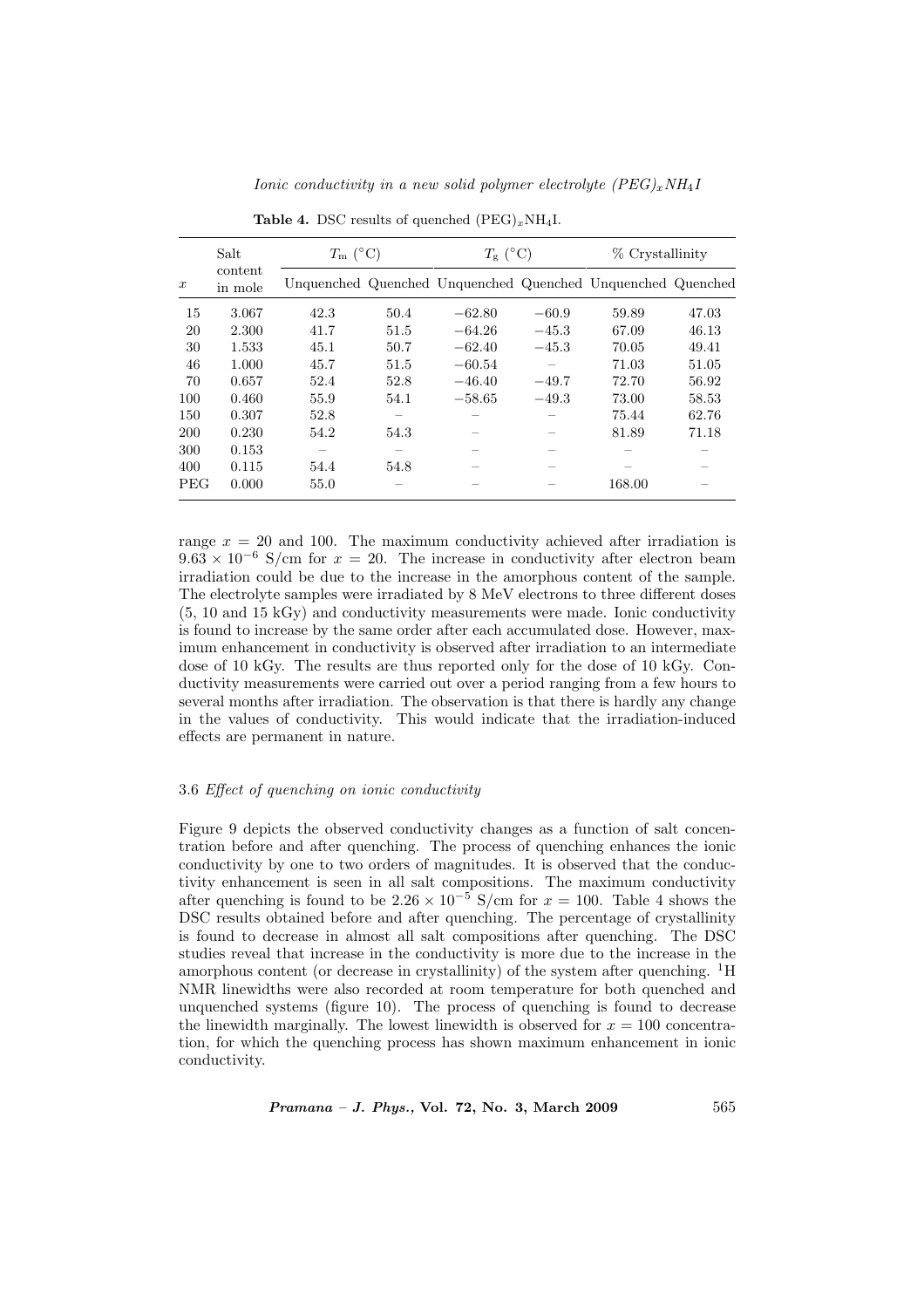#### 4. Conclusions

A new solid polymer electrolyte  $(PEG)_xNH_4I$  were synthesized, characterized and studied using XRD, DSC, NMR and AC conductivity techniques. XRD results confirm the formation of polymer–salt complex. The samples with higher salt concentrations are softer and moderately hygroscopic. Samples of intermediate salt concentrations are less hygroscopic and show higher ionic conductivity. The room temperature conductivity is highest  $(4.78 \times 10^{-6} \text{ S/cm})$  for  $x = 20$  and 70. At low salt concentrations they are highly crystalline and less hygroscopic and have moderate room temperature conductivity of the order of  $10^{-7}$  S/cm. As the salt concentration increases they become more amorphous leading to increase in conductivity. The concentration dependence of conductivity shows characteristic peaks for intermediate salt concentration  $(x = 20 \text{ and } 70)$ . The glass transition temperature is minimum for intermediate salt concentration  $(x = 20)$  and for all other salt concentrations  $T_g$  is higher due to stiffening of the polymer chains due to crosslinking among them.  $T_m$  of samples is lower than the pure PEG-2000. The degree of crystallinity  $X_c$  is observed to decrease with an increase in salt concentration. This reduction in  $X_c$  is attributed to the lower  $T_m$  and decrease in heat of melting  $\Delta H_{\rm m}$  with the increase in salt concentration. <sup>1</sup>H NMR linewidths and DSC results are consistent with the room temperature conductivity results. The ionic conductivity increases monotonically with temperature and reaches a maximum value of  $2.83 \times 10^{-4}$  S/cm at temperature 330 K. The temperature dependence of conductivity fits the Arrhenius and VTF equations at different temperature ranges.

The process of exposing the solid polymer electrolytes to electron beam and also quenching to liquid nitrogen temperature gives rise to an increase in conductivity by nearly one order of magnitude. Exposure of the present polymer electrolytes to electron beam may have resulted in the increase in the amorphous fraction of the complex and hence decrease in the degree of crystallinity. Of the two methods of conductivity enhancement, quenching appears to be more effective giving rise to a maximum conductivity of  $2.26 \times 10^{-5}$  S/cm for  $x = 100$ .

The radiation damage in polymer electrolyte is also known to cause chain scission (fragmentation) and cross-linking. Chain scission leads to a higher flexibility of polymer chains. Cross-linking leads to a decrease in the flexibility of polymer segments (resulting in a decrease in conductivity). Perhaps in the present system, irradiation may also has resulted in chain scission resulting in the increase in the flexibility of polymer chains and hence the conductivity enhancement. Thus, irradiation of SPEs by ionizing radiation and also quenching at low temperature appear to be promising methods to enhance ionic conductivity in known solid polymer electrolytes.

#### Acknowledgements

One of the authors (P N Kulkarni) thanks the University Grants Commission, Government of India, for FIP-Teacher Fellowship and financial assistance. The authors thank Prof. A V Chadwick, University of Kent, UK for his help in DSC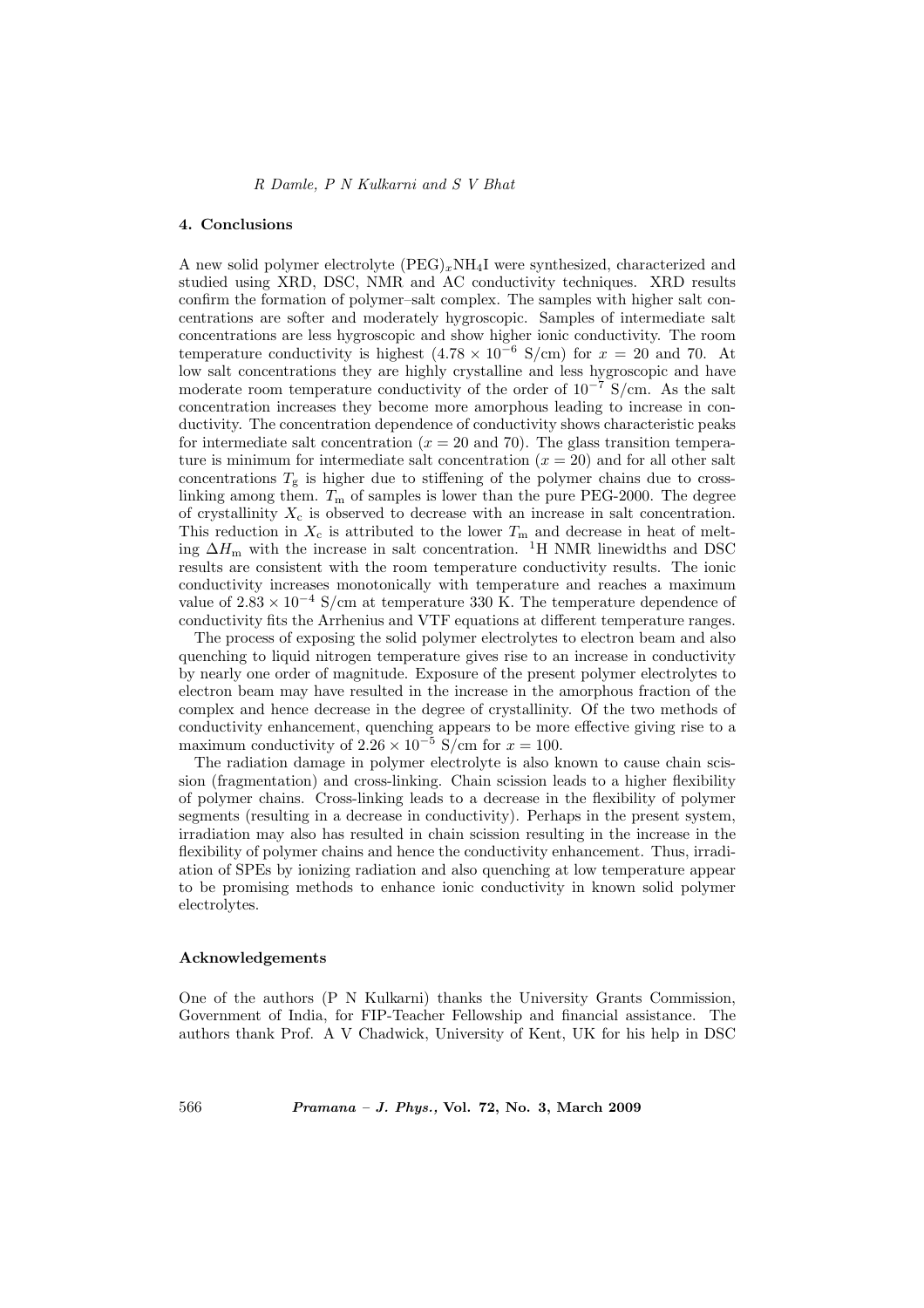measurements. The authors also thank Mr Madhurjya M Borgohain for his help during the conductivity measurements.

## References

- [1] D E Fenton, J M Parker and P V Write, Polymer 14, 589 (1973)
- [2] P V Write, Br. Polym. J. 7, 319 (1975)
- [3] V Chandrashekar, in: Advances in polymer science edited by S Edwards (Springer Verlag, Berlin, 1996) Vol. 135, pp. 139–205
- [4] A Ratner, in: Polymer electrolytes reviews edited by J R MacCallum and C A Vincent (Elsevier Appl. Sci. London, 1987 and 1989), Vol. 1 and 2
- [5] M B Armand, Ann. Rev. Mater. Sci. 16, 245 (1986)
- [6] C A Vincent, Prog. Solid State Chem. 17, 145 (1987)
- [7] M Watanabe and N Ogata, Br. Polym. J. 17, 145 (1988)
- [8] M A Ratner and D F Shriver, Chem. Rev. 88, 109 (1988)
- [9] R Hug, G C Farrington, R Koksbang and P E Tonder, Solid State Ionics 57, 277 (1992)
- [10] A M Sukeshini, A R Kulkarni and A Sharma, Solid State Ionics 113–115, 179 (1998)
- [11] F Croce, G B Appetecchi, L Persi and B Scrosati, Nature (London) 394, 456 (1998)
- [12] H Sun, H J Sohn, O Yamatomo, Y Takeda and N Imanishi, J. Electrochem. Soc. 146, 1672 (1999)
- [13] Th Joykumar Singh, T Mimani, K C Patil and S V Bhat, Solid State Ionics 154–155, 21 (2002)
- [14] Th Joykumar Singh and S V Bhat, J. Power Sources 129, 280 (2004)
- [15] Joykumar S Thokchom, Christina Chen, K M Abraham and Binod Kumar, Solid State Ionics 176, 1887 (2005)
- [16] A G Bishop, D R MacFarlance, McNaughton and M Forsyth, J. Phys. Chem. 11, 2237 (1996)
- [17] Th Joykumar Singh, Ganesh Sanjeev, K Siddappa and S V Bhat, J. Polym. Sci. Part B: Polym. Phys. 42, 1299 (2004)
- [18] W H Meyer, Adv. Mater. 102, 352 (1998)
- [19] C Berthier, W Gorecki, M Minier, M B Armand, J M Chabagno and P Rigaud, Solid State Ionics 11, 91 (1983)
- [20] J Shi and C A Vincent, Solid State Ionics 60, 11 (1993)
- [21] R K Gupta, H Y Jung and C M Whang, J. Mater. Chem. 12, 3779 (2002)
- [22] Y Kato, K Hasumi, S Yokoyama, T Yabe, H Ikuta, Y Uchimoto and M J Wakihara, Thermal Analysis and Calorimetry 69, 889 (2002)
- [23] H D B Jenkins and D F C Morris, *Mol. Phys.* **32(1)**, 231 (1976)
- [24] Nader Binesh and S V Bhat, Solid State Ionics 92, 261 (1996)
- [25] J F Le Nest, A Gandini and H Cheradane, Br. Polym. J. 20, 253 (1988)
- [26] X Li and S L Hsu, J. Polym. Sci., Polym. Phys. Ed. 22, 1331 (1984)
- [27] M Watanabe, M Togo, K Sanui, N Ogata, T Kobayashi and Z Ohtaki, Macromolecules 17, 2908 (1984)
- [28] T Joykumar Singh and S V Bhat, *Bull. Mater. Sci.* **26**, 707 (2003)
- [29] K Hikichi and J Furuichi, *J. Polym. Sci.* **A3**, 3003 (1965)
- [30] A Johansson, A Wendsjö and Tegenfeldt, J. Electrochim. Acta 37, 1487 (1992)
- [31] J R Hendrickson and P J Bray, *J. Magnetic Resonance* 9, 341 (1973)
- [32] D Brinkmann, *Progress in NMR Spectroscopy* **24**, 527 (1992).